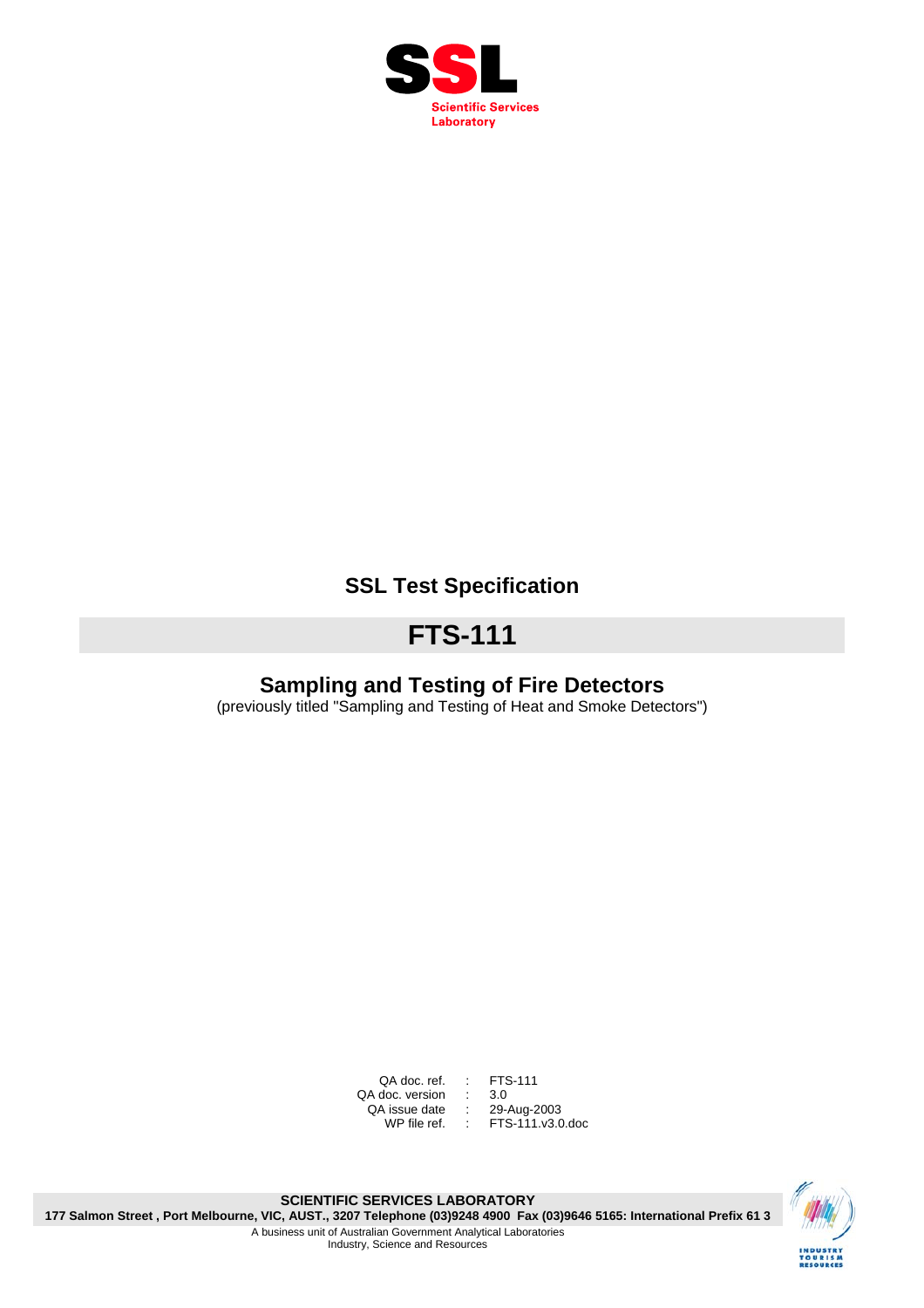## SCOPE & GENERAL

- **1.1 SCOPE.** This specification covers the requirements for sampling and testing of the following detectors listed in SSL's ActivFire Register of Fire Protection Equipment;
- 1.1.1 AS 1603: Part 1 heat detectors (Types, A, B, C and D)
- 1.1.2 AS 1603: Part 2 point type smoke detectors
- 1.1.3 AS 1603: Part 1 and AS 1603: Part 2 combined heat and smoke detectors
- 1.1.4 Carbon monoxide fire detectors.

This specification details procedures for;

- (a) selection of representative samples of detectors from Supplier consignments or production runs, and
- (b) determining if sampled detectors retain the same characteristics and Australian Standard requirements as the detectors that were subjected to the compliance testing.
- **1.2 APPLICATION.** The specification applies to point type heat and smoke detectors and CO fire detectors.
- (a) have been subjected to and meet the requirements of the applicable Australian Standards, and
- (b) are listed in SSL's ActivFire Register of Fire Protection Equipment

#### **1.3 REFERENCE DOCUMENTS.**

**STANDARDS** 

- AS 1603: Part 1 Heat Detectors
- AS 1603: Part 2 Point Type Smoke Detectors
- AS 2362: Part 1 Automatic fire detection and alarm systems-Method 1.

AS 2362: Part 17 Automatic fire detection and alarm systems-Method 17.

#### SSL TEST SPECIFICATIONS

FTS-115 Correlation Testing of Smoke Detectors

- FTS-118 Sensitivity Testing of Smoke Detectors Smoke Detector Test Tunnel
- FTS-119 Environmental Testing of Smoke Detectors Damp Heat Test

FTS-135 Sensitivity Testing of Carbon Monoxide Fire Detectors - Product Specific Procedure

- **1.4** DEFINITIONS. For the purpose of this specification, the definitions below apply.
- **1.4.1 ActivFire Scheme an operationally separate group, within Scientific Services** Laboratory, responsible for maintaining and administering the listing of active fire protection equipment under specified conditions and requirements.
- **1.4.2 Register of Fire Protection Equipment a database management system and** associated documentation, maintained as part of the activities of SSL's ActivFire Scheme, recording and listing a broad range of fire protection equipment (including Fire Detection & Alarm Systems) that have been assessed to defined criteria for the purposes of determining fitness for purpose.
- **1.4.3 Consignment** that quantity of detectors covered by one set of documents and designated to be manufactured and supplied for a stated Supplier or destination.
- *Note: A consignment consists of detectors of a single designation and type or classification which have been manufactured under essentially the same conditions.*

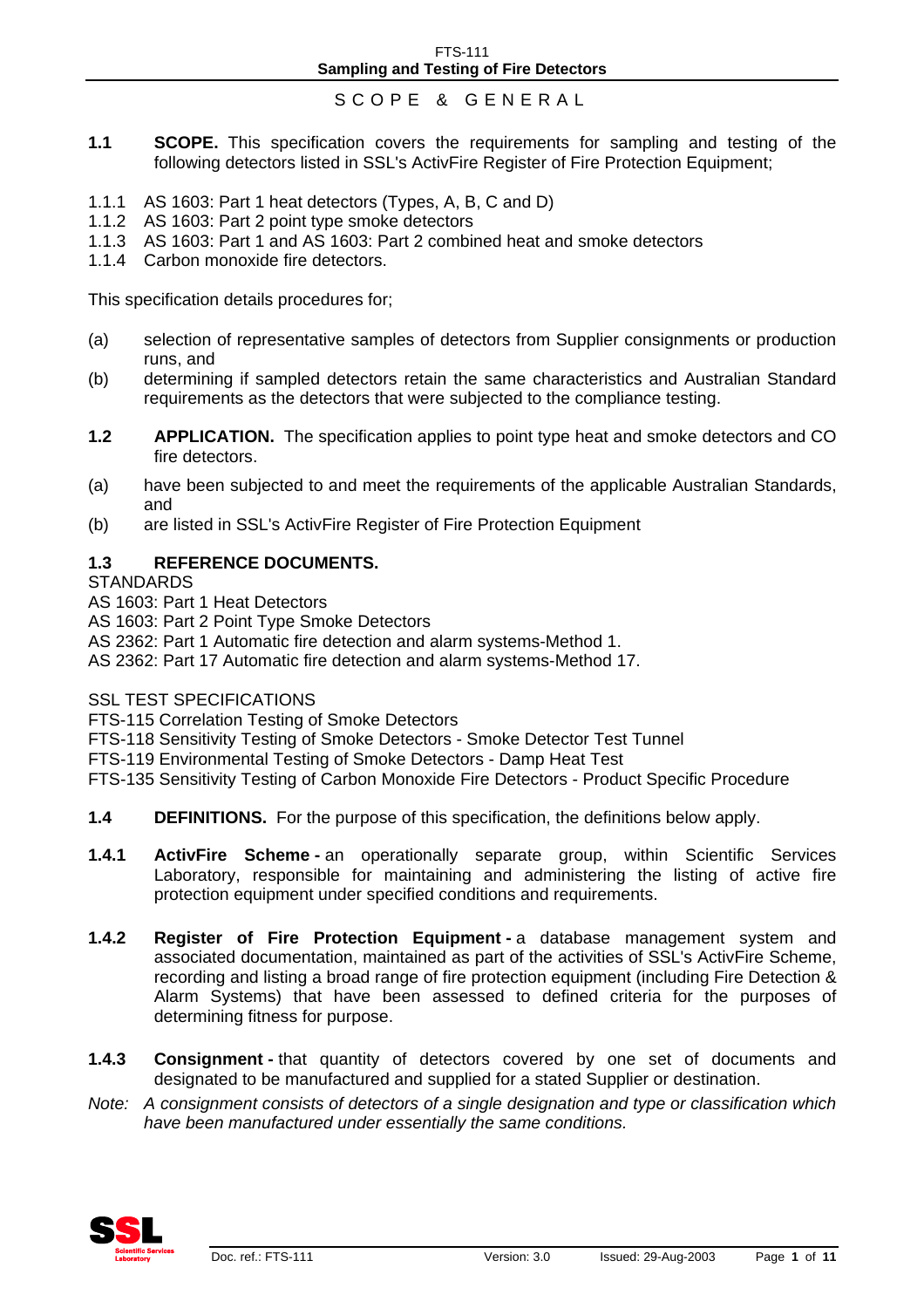- **1.4.4 Group** that quantity of detectors sub-divided from a consignment.
- **1.4.5 Sample a quantity of detectors selected randomly as a minimum percentage or number** from a consignment or group.
- **1.4.6 Sample Id a** numeric string that uniquely identifies the sample selection report which details sample units required to be selected from the consignment.
- **1.4.7 Sample Item** an individual detector which is one of a number selected as a sample.
- **1.4.8 Supplier -** that organisation identified by ActivFire Scheme as the designated Supplier and/or the designated Audit Centre of products listed in the Register of Fire Protection Equipment.
- **1.4.9 Applicant** that organisation acting either directly or indirectly on behalf of the Supplier, for the purposes of submitting fire detector consignment details for randomised sample selection.
- **1.4.10 Test agency** an organisation specifically accredited by the National Association of Testing Authorities (NATA) for physical testing, assessment and reporting in accordance with requirements of this specification.
- Note: Upon application to ActivFire, accreditation of a test agency by a third party laboratory accreditation agency other than NATA will be considered, subject to the existence of a current Memorandum of Understanding (MOU) with NATA.
- **1.4.11 Available for testing** The recorded date, when all sample units (as identified by the ActivFire sample selection report), information and specific equipment, that needs to be provided by the Applicant, is received by the test agency sufficiently for testing to proceed completely and effectively.
- **1.4.12 Combined heat and smoke detector -** A detector utilising at least two different sensing mechanisms and having been subjected to and met the requirements of the Australian Standards AS 1603: Part 1 and AS 1603: Part 2.

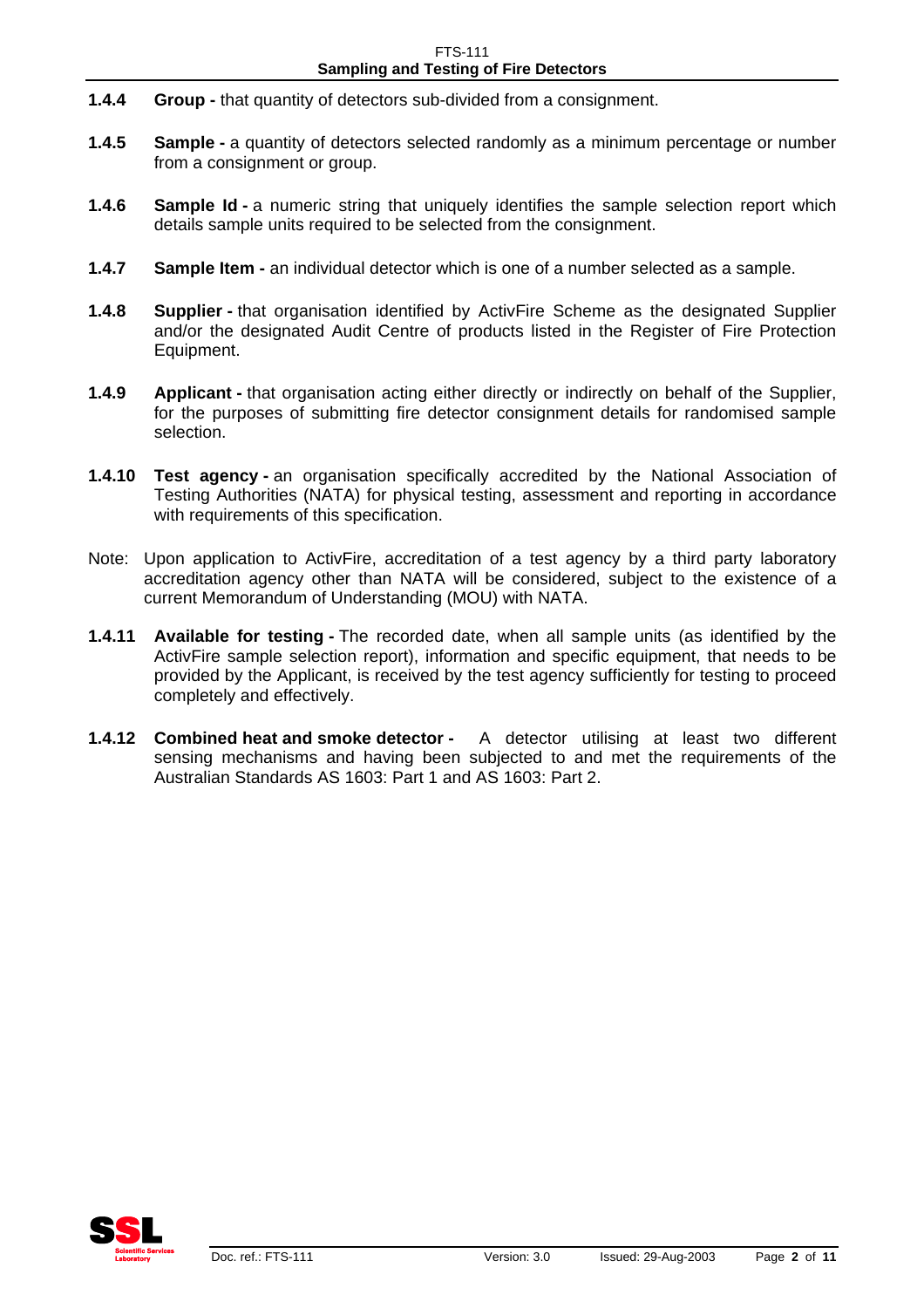#### FTS-111 **Sampling and Testing of Fire Detectors**

#### SECTION 2 SAMPLING PROCEDURE

2.1 **GENERAL.** This section sets out the sampling requirements of ActivFire Scheme. All consignments of fire detectors, listed in the Register of Fire Protection Equipment, are to be randomly sampled by ActivFire prior to forwarding the test agency.

Applications for sampling outside the provisions of this specification shall be subject to the discretion and requirements of the ActivFire manager.

- **2.2** APPLICATION FORM. An application for sampling shall be transmitted to ActivFire Scheme on an appropriate form. Details shall include the following
- i. Applicant details including organisation name, address and contact phone and facsimile numbers.
- ii. Detector designation, ie, trade brand and model.
- iii. Detector type, ie, ionisation smoke, photoelectric smoke, CO fire, Heat A, B, C, D.
- iv. Detector sensitivity settings (smoke detectors and CO fire detectors).
- v. Detector base designation, ie, trade brand and model.
- vi. Detector circuit type, ie, conventional, addressable, analogue.
- vii. CIE designation, where a general purpose fire indicator panel is unsuitable.
- viii. Alarm thresholds, for detectors and/or systems with settable alarm thresholds.
- ix. Year of manufacture.
- x. Listing id, as assigned in the Register of Fire Protection Equipment.
- xi. Detector serial numbers (in sequential order).
- xii. Consignment quantity.
- xiii. Proposed test agency including organisation name, address and contact phone and facsimile numbers.

The selection application form should be addressed to:

Scientific Services Laboratory ActivFire Scheme 177 Salmon Street Port Melbourne Victoria 3207

Facsimile No. (03) 9646 5165 Email: sampling@ActivFire.gov.au

- **2.3 SAMPLING RESPONSE.** Selection of the consignment sample shall be administered, processed and recorded by ActivFire Scheme. Detectors or groups of detectors shall be randomly selected from the consignment details submitted by the Applicant. A large consignment of detectors (> 1000 units) may be broken down into smaller groups at the request of the Applicant or at the discretion of ActivFire. A sample selection report, referenced by the sample id, shall be created and transmitted to the Applicant. Processing of applications for sample selection shall normally be within six (6) hours but not more than one working day of receipt of the application for sampling.
- **2.4 RE-SAMPLING.** Should any sample item fail to meet the testing requirements (see Section 3 TESTING), the consignment from which the sample item was sampled is deemed to be rejected. The Applicant may resubmit the consignment for sampling and testing after checking and removing any faulty detectors.

For combined heat and smoke detectors, should any sample item fail either the heat or smoke testing requirements then re-sampling shall be determined by the type of test failed. If the failure is from heat testing then the consignment will be re-sampled at 3% and the detectors will be subjected to the heat test. If the failure is from the smoke test then the consignment will be re-sampled at 6% and the detectors subjected to the smoke test. If there are failures to the heat and smoke tests from one selection then the consignment will be re-sampled at 6% and all samples subjected to the heat and smoke test requirements.

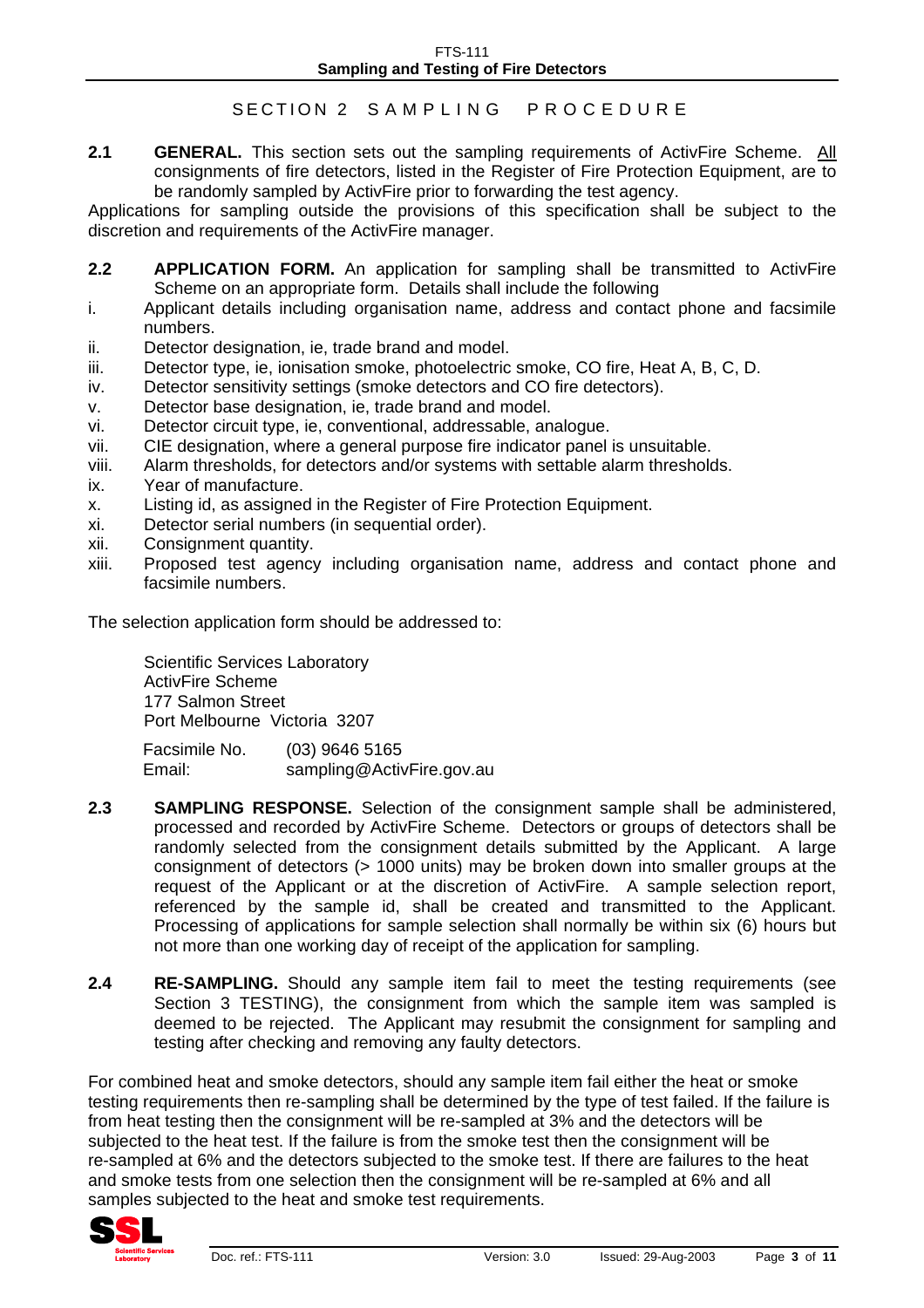The Applicant may subdivide the consignment into groups and have each of the groups sampled and tested after checking and removing any faulty detectors (This option reduces the risk of total rejection of a very large consignment).

Where consignments are resubmitted for sampling and testing, the minimum requirements for sample size (see clause 2.5) apply.

Only one (1) re-application is permitted per consignment.

The test agency used for re-testing of the consignments that have failed these test requirements shall be nominated at the discretion of the ActivFire Scheme Manager. Failure in the re-test will be cause for total rejection of the consignment or group.

**2.5 SAMPLE SIZE.** The rate of sampling for consignments or groups shall be on a sliding scale between 3% and 1.5% for heat detectors and between 6% and 3% for smoke detectors (including CO fire detectors). Sampling of consignments for new products starts at the maximum applicable rate and is adjusted for subsequent consignments, depending upon the demonstrated performance of the detectors.

For smoke detectors (including CO fire detectors), the sampling rate shall be reduced in steps of 0.3% upon successful completion of testing piecewise continuous consignment totalling 500 detectors, except for those consignments which pass the applicable tests upon re-sampling. The sampling rate does not change for consignments which pass the applicable tests upon resampling.

The sample rate shall be increased by steps of 1.2% up to the maximum sampling rate of 6% when consignments of smoke detectors (including CO fire detectors) fail sample testing.

For heat detectors, the sampling rate shall be reduced in steps of 0.2% upon successful completion of testing piecewise continuous consignment totalling 500 detectors, except for those consignments which pass the applicable tests upon re-sampling. The sampling rate does not change for consignments which pass the applicable tests upon re-sampling.

The sample rate shall be increased by steps of 0.8% up to the maximum sampling rate of 3% when consignments of heat detectors fail sample testing.

Re-sampling of consignments or groups shall be at a rate of 3% for heat detectors and 6% for smoke detectors and CO fire detectors.

Where multiple failures occur during the sample testing of a consignment, the sampling rate for subsequent consignments shall be at the discretion of the Manager, ActivFire.

The minimum sample size required for a sample selected for testing, is six (6) for heat detectors and twelve (12) for smoke detectors (including CO fire detectors). The sample size for all selections shall be rounded up to the nearest whole number.

Combined heat and smoke detectors shall be sampled as for smoke detectors. The sample quantity shall not be less than twelve (12) units and be split into two groups. The first group shall comprise nominally 80% of sample quantity or ten (10) detectors, which ever is larger, and shall be tested as smoke detectors. The second group shall comprise of nominally 20% of sample quantity or four (4), whichever is greater, and shall be tested as heat detectors. When the total sample quantity of combined heat and smoke detectors is twelve (12) detectors, then eight (8) will be tested as smoke detectors, two (2) will be tested as heat detectors and two (2) will be tested as smoke and heat detectors.

(Refer Appendix A, Summary of sampling rate set-points, increments and decrements)

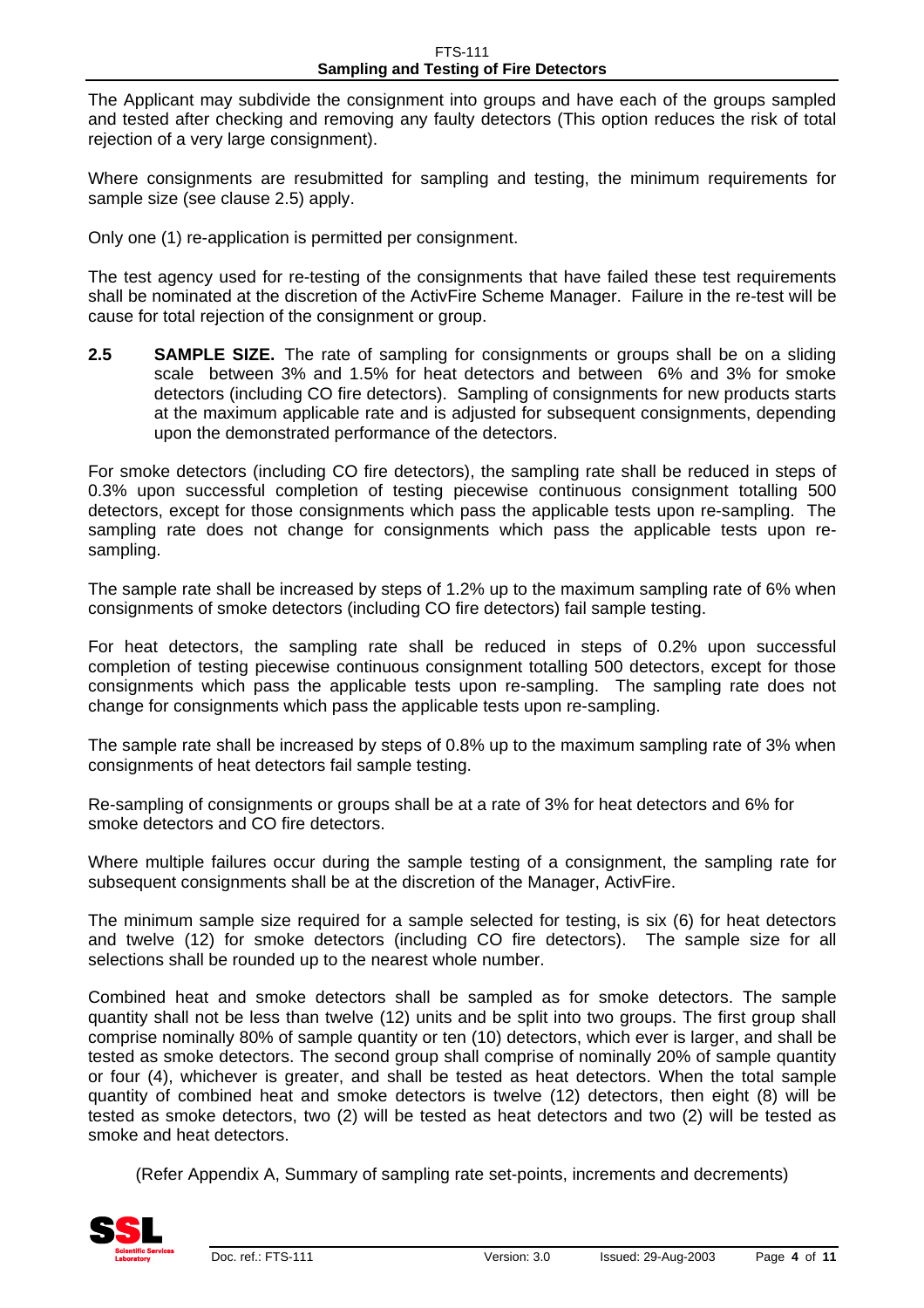**2.6 SELECTION.** A sample of detectors shall only be selected from a consignment or group that contains a set or sets of sequential detector serial numbers. If there are missing detectors from within the consignment then the ActivFire Scheme must be notified appropriately at the time of application for sampling.

In cases where non-consecutive serial numbers occur within a consignment or group, the type of selection process shall be at the discretion of the ActivFire Scheme.

- **2.6.1 Individual Sampling.** ActivFire Scheme shall randomly select individual detector serial numbers from the consignment or group details as nominated by the selection application. These detector serial numbers may be selected from anywhere within the consignment or group.
- **2.6.2 Box Sampling.** Where a consignment or group of not less than 500 units has been produced or dispatched to the supplier and is pre-packaged in cartons or boxes containing multiple detectors that are numbered sequentially, the detectors may be sampled by box rather than individually. The boxes or cartons required for testing shall then be identified by the serial numbers of the detectors in each box.

For a consignment or group where the number of detectors required for testing is not a multiple of the number of detectors per box, then the next integral number of boxes shall be selected and the required number of samples shall be taken from the boxes by the testing personnel.

The requirements for box sampling of detectors for testing are;

- (a) the consignment or group must contain a minimum of 500 detectors in total,
- (b) the number of detectors per pre-packaged box or carton must be detailed with the application for sampling, and
- (c) the box sampling process assumes that all boxes are full except possibly the last box. Where this is not the case the Applicant must provide ActivFire Scheme with the details.
- **2.6.3 Special provision for irregular consignments.** In some cases the serial numbering of a consignment may be made up of several discrete sets of consecutive serial numbers, ie a number of sets of consecutive numbers with each set separated by gaps or sequences of missing detector serial numbers. Where this is the case, the sample selected for testing shall be chosen randomly from each set of consecutive numbers such that the total number is as close to as possible but not less than, the minimum quantity required for testing from each consignment. No minimum sample size per set is required except in cases of re-applications. When re-application is necessary, subsequent selections shall be chosen from the set which included the failed sample item(s) and the minimum quantity requirements of clause 2.5 shall be applied.

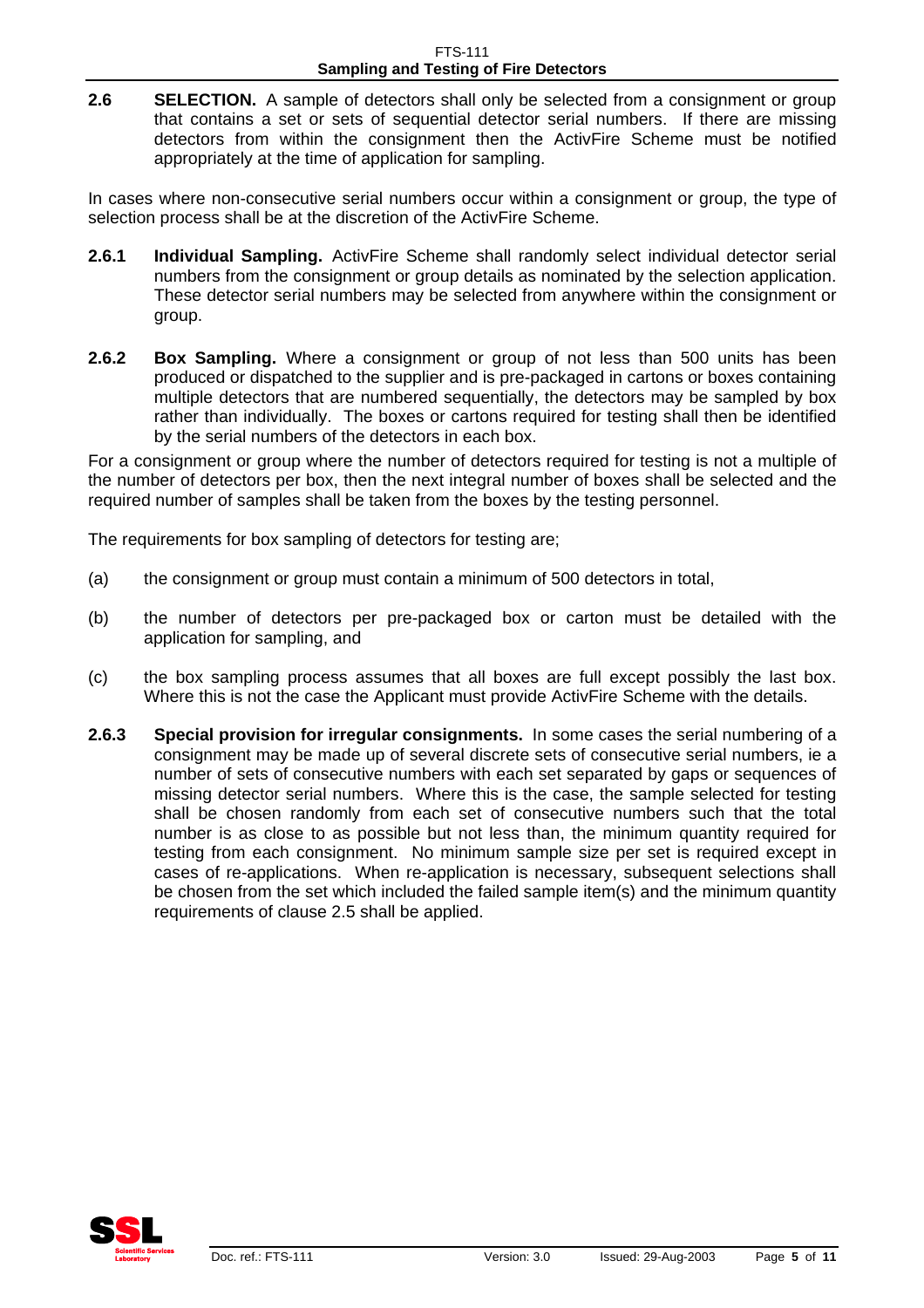### SECTION 3 TESTING

- **3.1 GENERAL.** The sample of selected detectors shall be tested in an accredited test agency.
- **3.2 CONTROL AND INDICATING EQUIPMENT.** To avoid confusion in setting up sensitivity levels for testing of analogue detectors, suitable control and indicating equipment (CIE) shall be provided with the detectors. The sensitivity level of the detectors must be programmed for the sensitivity threshold(s) to meet the compliance test threshold(s).

The test report shall state the sensitivity level adopted for testing.

Where the detectors are tested by SSL's Fire Systems Group and the detector is of a type which cannot be monitored by an SSL general purpose fire indicator panel, the Applicant shall supply suitable interface equipment providing clean contact closures for each detector alarm to be monitored by the SSL indicator panel. Details of the indicator panel are available from SSL's Fire Systems Group.

**3.3 HEAT DETECTORS (Types A, B, C, D).** When tested in accordance with AS 2362: Part 1, detectors of types A, B, C, and D shall comply with clauses 2.2.2 to 2.2.5 of AS 1603: Part 1 as appropriate.

#### **3.3.1 All detectors except non-resetting types B and D.**

Each detector is to undergo the 22 K/min test. In addition, 2 K/min tests are to be applied to the detectors as follows:

- (a) Where the detector (model and type) has a proven record of no failures in at least 50 consecutive 2 K/min tests or uses the same mechanism for both rate-of-rise and fixed temperature operation, one third of the number selected.
- (b) Otherwise, all of the number selected.

The detectors which undergo the 2 K/min test will normally be the same as those which underwent the 22 K/min test but may differ by prior written agreement of the ActivFire Scheme manager.

#### **3.3.2 Non-resetting on fixed temperature mechanism (types B and D only).**

Two thirds of the detector sample shall be subjected to the 22 K/min test and the remainder shall be subjected to the 2 K/min test.

#### **3.3.3 Analogue heat detectors.**

Analogue heat detectors which are specifically marked and listed as type A, B, C or D shall be tested as above.

Where analogue detectors can be configured as more than one type (eg A and C, A and B or A/B/C/D), the sample submitted for testing shall be split, by the testing laboratory, into approximately equal sub-sets representing each possible type. Testing on each sub-set shall be as above except that all detectors shall be subjected to both the 22 K/min test and the 2 K/min test until the detector has a proven record of no failures in at least 50 consecutive 2 K/min tests after which only one third of the number in each sub-set need be subjected to the 2 K/min test.

#### Example

A consignment of 200 analogue heat detectors is sampled at the 3% rate. The sample would consist of six detectors. The detectors can be either type A or type B depending on the fire indicator panel programming.

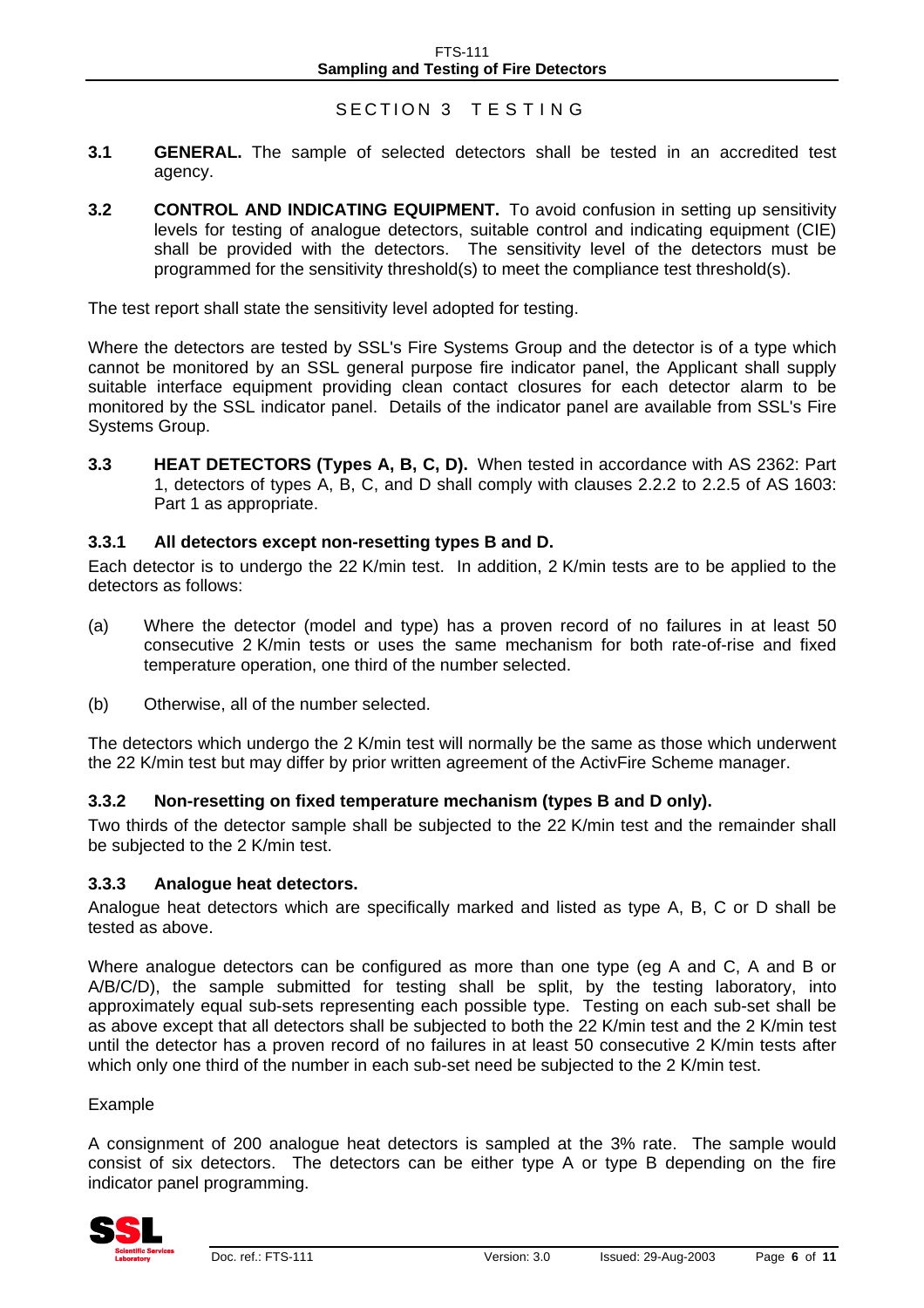**Prior to fifty (50) successful 2 K/min tests** all detectors would be tested at 22 K/min and 2 K/min as follows:

Three (3) tested as type A at 22 K/min Three (3) tested as type B at 22 K/min Three (3) tested as type A at 2 K/min Three (3) tested as type B at 2 K/min

**After fifty (50) successful 2 K/min tests** the 2 K/min testing would reduce and the test program would be as follows:

Three (3) tested as type A at 22 K/min Three (3) tested as type B at 22 K/min One (1) tested as type A at 2 K/min One (1) tested as type B at 2 K/min

**3.4 SMOKE DETECTORS.** Each smoke detector shall be subjected to the smouldering room fire test in accordance with AS 2362:Part 17 (except that only one test shall be undertaken) or, subject to correlation testing<sup>\*</sup>, one smoke detector test tunnel (SDTT) test in accordance with FTS-118. Any smoke detector which operates outside the correlated SDTT test limit shall be subjected to a validation smouldering room fire test in accordance with AS 2362:Part 17 (**except that only one test shall be undertaken**).

Each smoke detector shall be subjected to a damp heat test  $(40^{\circ}C, 92\pm3\% \text{ RH})$  in accordance with SSL test specification FTS-119.

Analogue smoke detectors which can be set to more than one of the sensitivity levels defined in AS 1603.2 shall be tested at the lowest sensitivity setting in the smoke test and at the highest sensitivity setting for the damp heat test.

The use of the Smoke Detector Test Tunnel (SDTT) is only possible after a successful correlation between sensitivity in the Room Fire Test Facility (RFTF) and the SDTT has been determined. Correlation testing is to be conducted in accordance with FTS-115.

**3.5 CO FIRE DETECTORS.** Each sample item shall be subjected to the product specific smoke box (PSSB) test in accordance with FTS-135 subject to a sensitivity verification.

The PSSB test is an absolute CO sensitivity test to verify the manufacturer's claimed alarm response threshold (ART). Correlation with the CO results obtained in the compliance test to AS 2362: Part 17 is limited to verification that an initial set of at least 12 samples tested in the smouldering room fire test (ref AS 2362:Part 17) complies with the equivalent nominal sensitivity marked on the detector. The same sample subjected to the PSSB test shall fall within the limits of 0.7 to 1.5 times the nominal CO ART.

Each sample unit shall be also subjected to a damp heat test  $(40^{\circ}C, 92\pm3\% \text{ RH})$  in accordance with SSL test specification FTS-119.

CO fire detectors that can be set to more than one of the sensitivity levels defined in AS 1603.2 shall be tested at the lowest sensitivity setting in the smoke box test and at the highest sensitivity setting for the damp heat test.

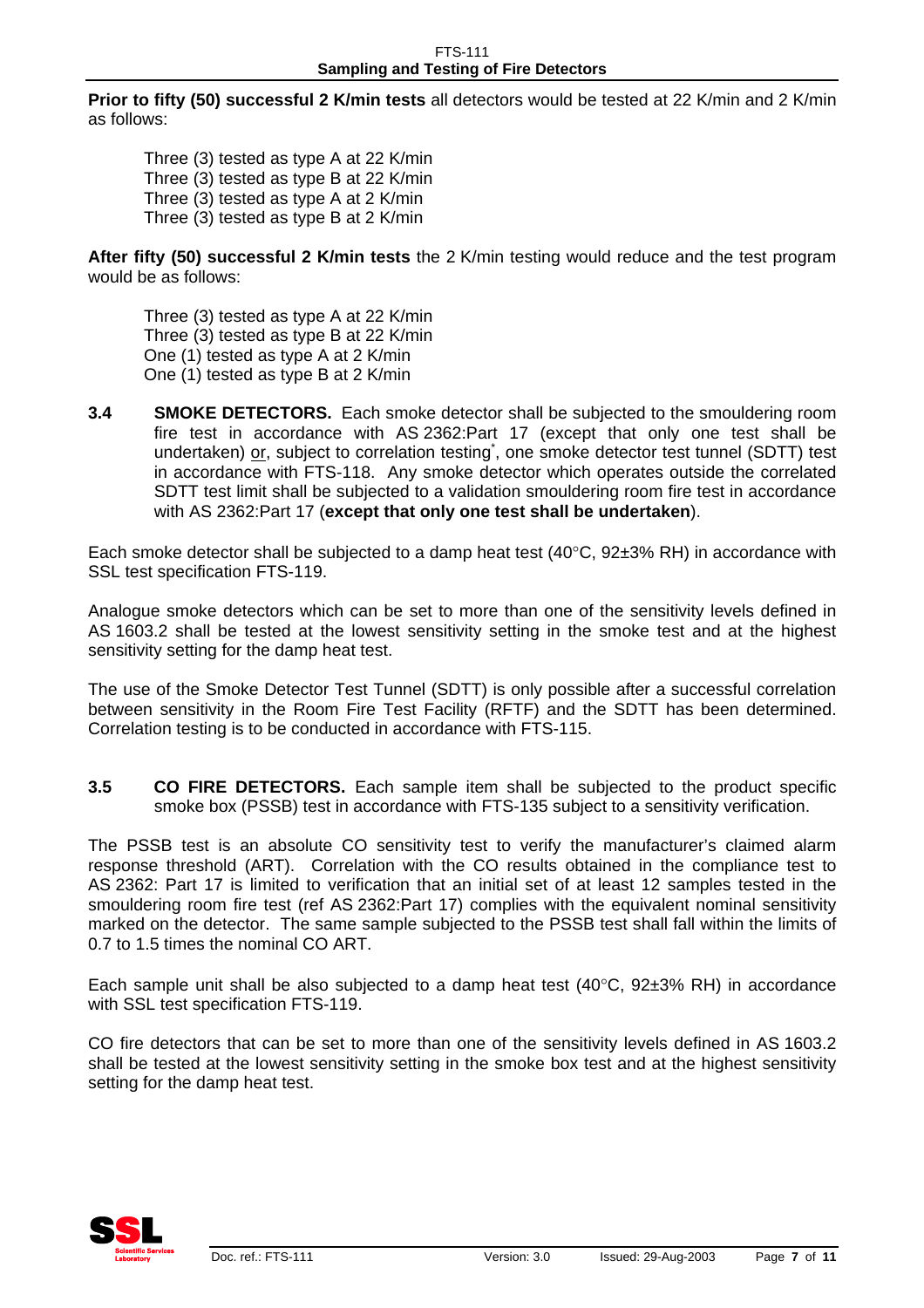**3.6 COMBINED HEAT AND SMOKE DETECTORS.** Combined heat and smoke detector samples selected for smoke sensitivity testing shall be subjected to the requirements of Clause 3.4 or 3.5 as appropriate.

Combined heat and smoke detector samples selected for heat sensitivity testing shall be subjected to the requirements of clause 3.3.

Example 2.

A consignment of 200 combined heat and smoke detector analogue addressable smoke and heat detectors, using a single mechanism for rate-of-rise and fixed temperature heat operation, is sampled at the 6% rate. The sample would consist of twelve detectors. The detectors can be programmed at the control and indicating panel as either 8% or 12% or as a heat detector of Type A or B or C or D. The same algorithm is used for Types A and C as in B and D (respectively) for fixed temperature operation. The test program would be as follows:

Twelve (12) with a sensitivity setting of 12% obs/m subjected to a smouldering fire room test. The same twelve (12) with a sensitivity setting of 8% obs/m subjected to a damp heat test.

Two (2) tested as a Type A at 22 K/min.

One (1) tested as a Type B at 22 K/min.

Two (2) tested as a Type C at 22 K/min.

One (1) tested as a Type D at 22 K/min.

One (1) tested as a Type A at 2 K/min

One (1) tested as a Type C at 2 K/min.

#### **Commentary:**

All sample items are subjected to the smoke testing procedure and half the sample items are subjected to the heat testing procedure. Because the four types do not evenly divide the sample of six items, the sub-sets of the least commonly used Types contain the smaller quantity. Since the same algorithm is used for Types A and C as in B and D (respectively) for fixed temperature operation, it is not necessary to test all four Types in the 2 K/min test.

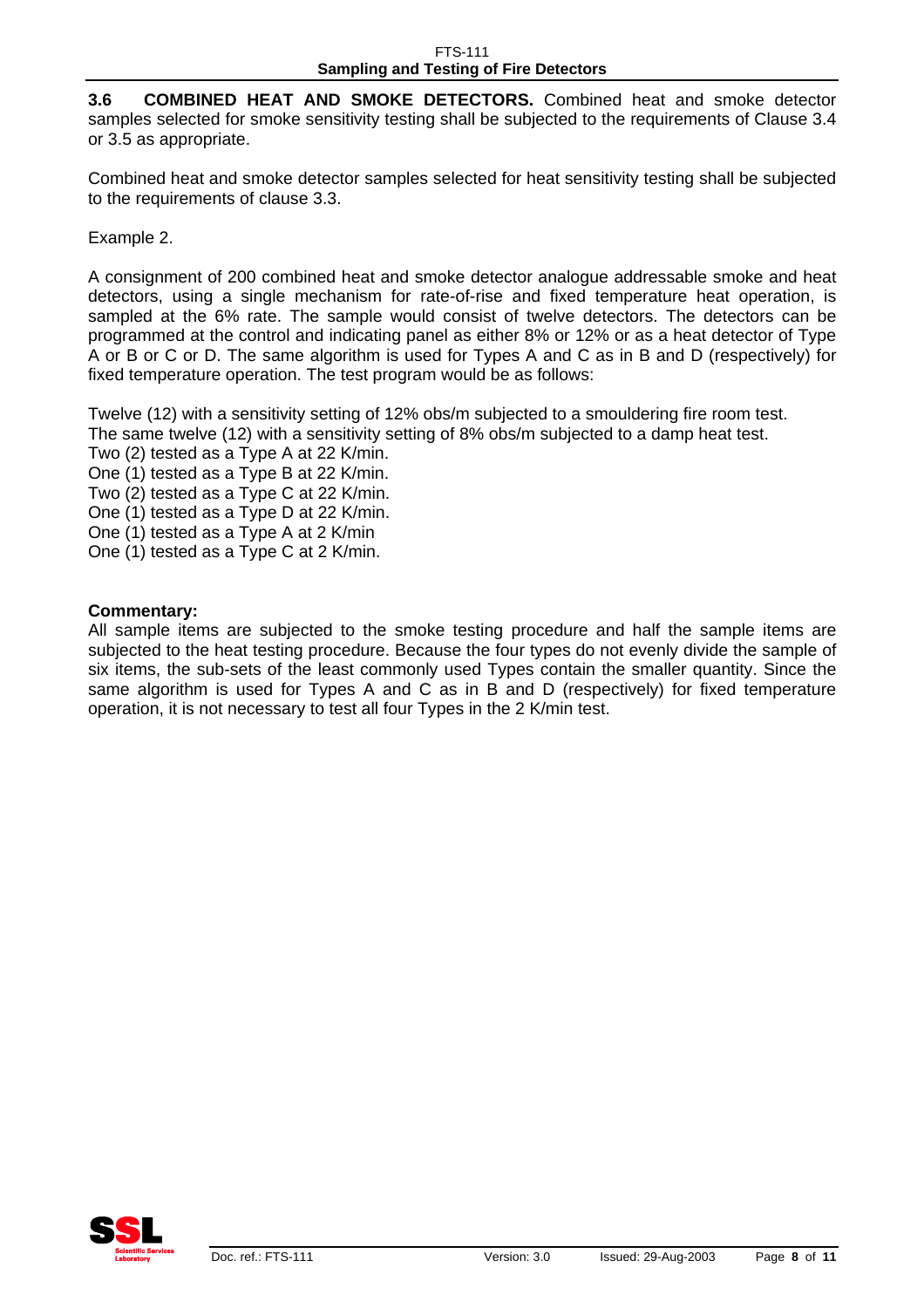#### SECTION 4 RESULTS

- **4.1 RESULTS.** The criterion for acceptance of a consignment or group is that all sample items, that have been selected, must operate within the prescribed test limits appropriate to the detector type, except in the following cases:
- a. It is evident that a detector is faulty immediately upon connection to control and indicating equipment (for example, permanent alarm or device fault indication). The sample is acceptable provided a maximum of one detector per consignment falls within this category. In such cases the supplier must return the detector to the manufacturer for evaluation, and a report as to the cause of the device fault is to be forwarded to the Manager - ActivFire Scheme.
- b. Any number of detectors in the consignment have been damaged in transit to the test laboratory. In such cases replacement samples are to be selected.

Where a smoke detector has operated outside the correlated SDTT test limit and has subsequently been subjected to a validation smouldering room fire test, separate test reports shall be issued to cover both results from the SDTT and the smouldering room fire test. If SDTT and smouldering room fire tests conflict, then the smouldering room fire test result **(AS2362: Part 17, except one test only)** takes precedence.

Smoke detectors, combined heat and smoke detectors, and CO fire detectors must also satisfy the requirements of the damp heat test (FTS-119).

The test report must identify the following:

- i. Test agency, including organisation name, address and contact phone and facsimile numbers
- ii. Test report id
- iii. Sample id, as identified by ActivFire Sample Selection Report.
- iv. Detector designation, ie, trade brand and model.
- v. Detector type, ie, ionisation smoke, photoelectric smoke, CO fire, Heat A, B, C, D.
- vi. Detector sensitivity settings (smoke detectors and CO fire detectors only).
- vii. Alarm threshold settings (analogue detectors only).
- viii. Serial numbers of each tested sample unit (in sequential order)
- ix. Test results for each tested sample unit.
- x. Summary result stating whether or not the tested sample met the requirements of this specification.
- xi. Applicant details including organisation name.
- xii. Date sample was available for testing.
- xiii. Test report issue date.

Should any detector fail, other than in the condition described in item a. and b. above, the consignment may be rejected. Re-sampling and re-testing shall be subject to the requirements of section 2.4 of this specification.

If detectors are sold before the test results are issued, the Supplier bears the risk of having to recall them if the detectors are rejected following a failure in the retest.

The test report on all ActivFire selected fire detectors shall be forwarded to ActivFire Scheme within 10 working days regardless of whether they pass or fail.

Unless specifically requested to do so by the ActivFire manager, the test agency is not required to retain the test sample items after the tests are complete.

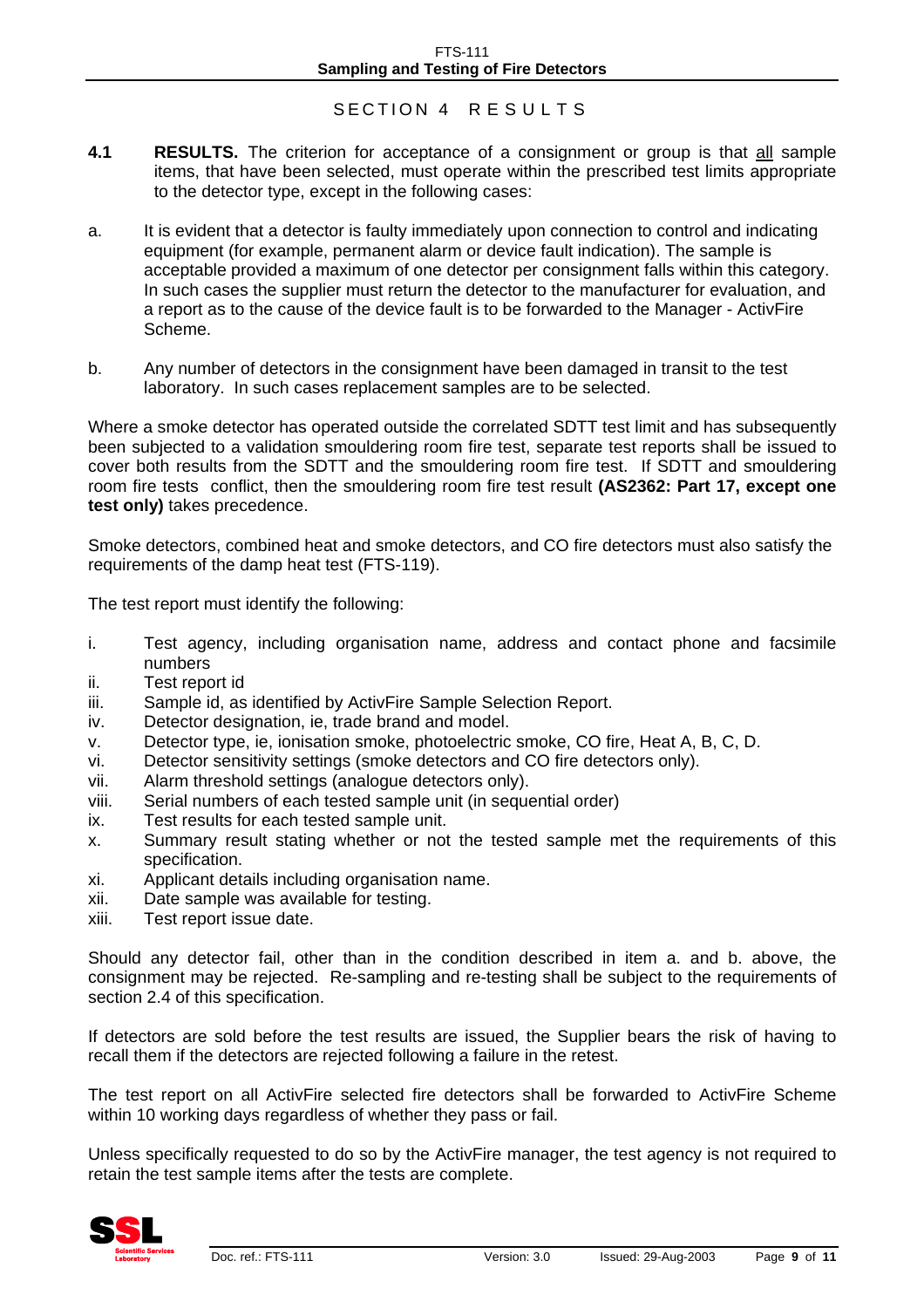FTS-111 **Sampling and Testing of Fire Detectors** 

ActivFire Scheme maintains a records of sampled and tested consignments. Confirmation that particular detectors are from sampled and tested consignments is available to any interested party. Information on numbers of sample items tested, either in total or from individual suppliers, remains strictly commercial-in-confidence and is not publicly available.

**4.2 AUDITS.** The sampling and testing process is subject to review by ActivFire Scheme as part of the on-going compliance audits associated with each Supplier Listing Agreement.